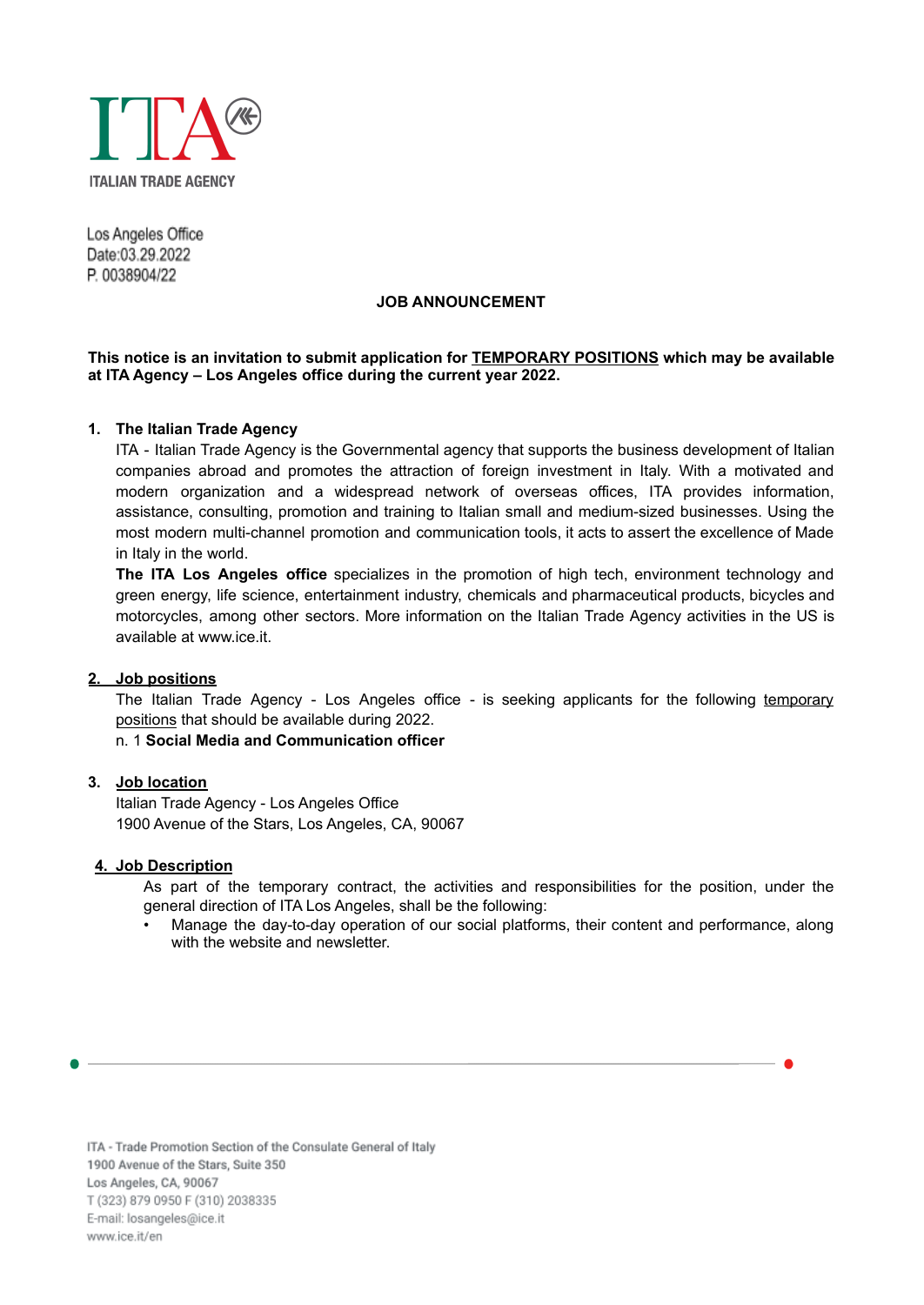

- Running reports, analyzing trends and drawing insights from various social data sources like paid-social, social listening, community management and more.
- Building brand awareness and positioning

# *5. Requirements*

### *Junior Market Analyst*

- Bachelor's degree in Marketing, Communication or Economics, Business Administration
- US citizens or Permanent residency (holder of US passport or green card or legally authorized to work in the US)
- Proficiency in English (writing and speaking)
- Skillful use of social media accounts for professional purposes and/or working with CRM software.
- Proficiency in Microsoft Office (Word, Excel, Power Point), in addition to internet, email, google suite and database software.
- Knowledge of : Mailchimp, Hootsuite, Adobe creative: Photoshop

Additional skills and qualifications.

- Excellent organizational, interpersonal and communicational skills
- Ability to manage multiple tasks at once.
- Qualified references from prior employers
- Must reside in the Los Angeles area

### **Candidates lacking even one of the above listed requirements will not be selected for an interview.**

### *6. Salary and Compensation*

Salary and monthly compensation will be commensurate with experience and qualifications, according to the following range:

✔ Social Media and Communication officer: range between \$ 22.00 - \$ 24.00 per hour (gross of taxes and any other dues)

### *Important notice*

- a) The position is full-time: 35 hours per week, excluding transfers (7/h days 5 days a week)
- b) The temporary contract term is of six months, renewable based on funds availability and performance.
- c) The successful candidates will be employed directly by ITA Los Angeles' Temporary Agency
- d) No Health insurance coverage will be offered.

### *7. Employment Status*

Applicants must be legally authorized to work in the US. **The Italian Trade Agency will not sponsor any applicants.**

### **8. Application Submission**

Interested candidates must submit their resume, **ONLY BY EMAIL, to: losangeles@ice.it, Attn. Ms. Alessandra Rainaldi** specifying in the subject line: the position for which you are applying **Social Media and Communication officer**